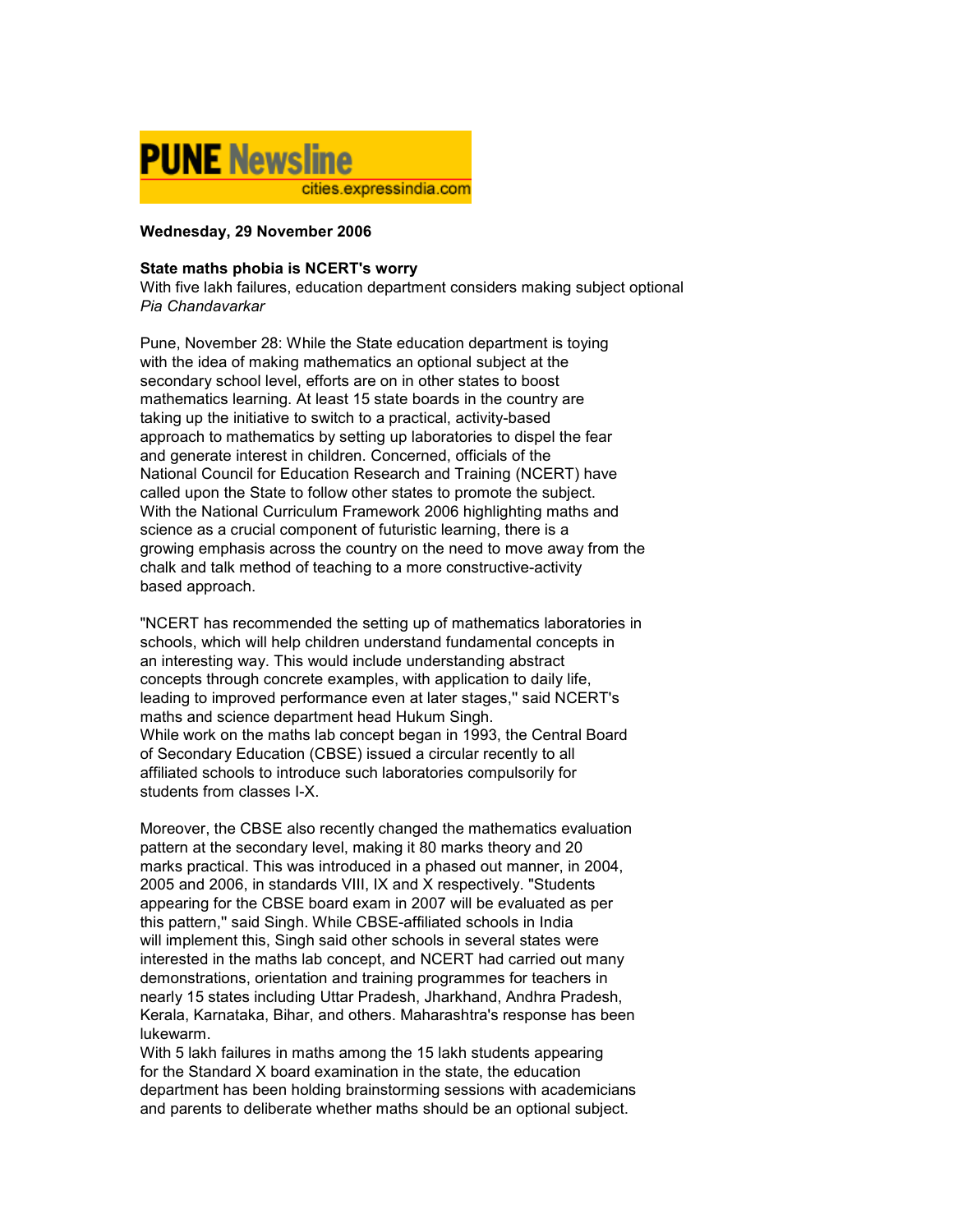Of the two brainstorming sessions held in Pune and Nagpur so far, 75 per cent of opinion has been in favour of making maths optional, while the rest have asked for alternatives like deleting complex mathematical concepts to retain the functional ones, or having different question paper sets for different IQ levels.

"The National Policy on Education (NPE) 1986 states that mathematics should be a part of general education up to the secondary school level. This implies that there should be no such bifurcation in difficulty levels which is also NCERT's stand", NCERT officials said, adding that the real problem was defective teaching methods.

Comments from Steven Rasmussen <srasmussen@keypress.com> .

Dear Math Education Colleagues,

I wanted to share with you a few thoughts prompted by an interesting article sent to me recently by a business partner in India (where I am currently working). Several comments in the article reminded me that I wanted to write this note to colleagues in the math community here reflecting on my experiences in Asia and the contrast that I find there to our experiences in the U.S. While the article in its entirety is only tangential to my own thoughts, you'll see why it prompted me to write my note.

To understand the article, you should know:

1. "The National Council of Educational Research and Training (NCERT) is an apex resource organization set up by the Government of India, with headquarters at New Delhi, to assist and advise the Central and State Governments on academic matters related to school education," (from the NCERT web site)

2. CBSE is the Central Board of Secondary Education

(<http://www.cbse.nic.in>http://www.cbse.nic.in/).

3. One lakh is equal to a hundred thousand.

4. Pune [Puna or Poona] is a city about 150 km southeast of Mumbai [Bombay]. And the article is from a nationally syndicated online news service.

I spend a fair amount of time traveling and working in Asia - mainly Southeast Asia (Singapore, Thailand, Malaysia, Vietnam), but also India, China, Taiwan, South Korea. In Southeast Asia I work with various parts of the Ministries of Education and also speak with many teachers. It is my work in math technology that brings me to Asia most often, but I also engage with colleagues here on broader educational issues. Most of the countries I listed are undergoing big shifts in thinking about math and science education. While it is